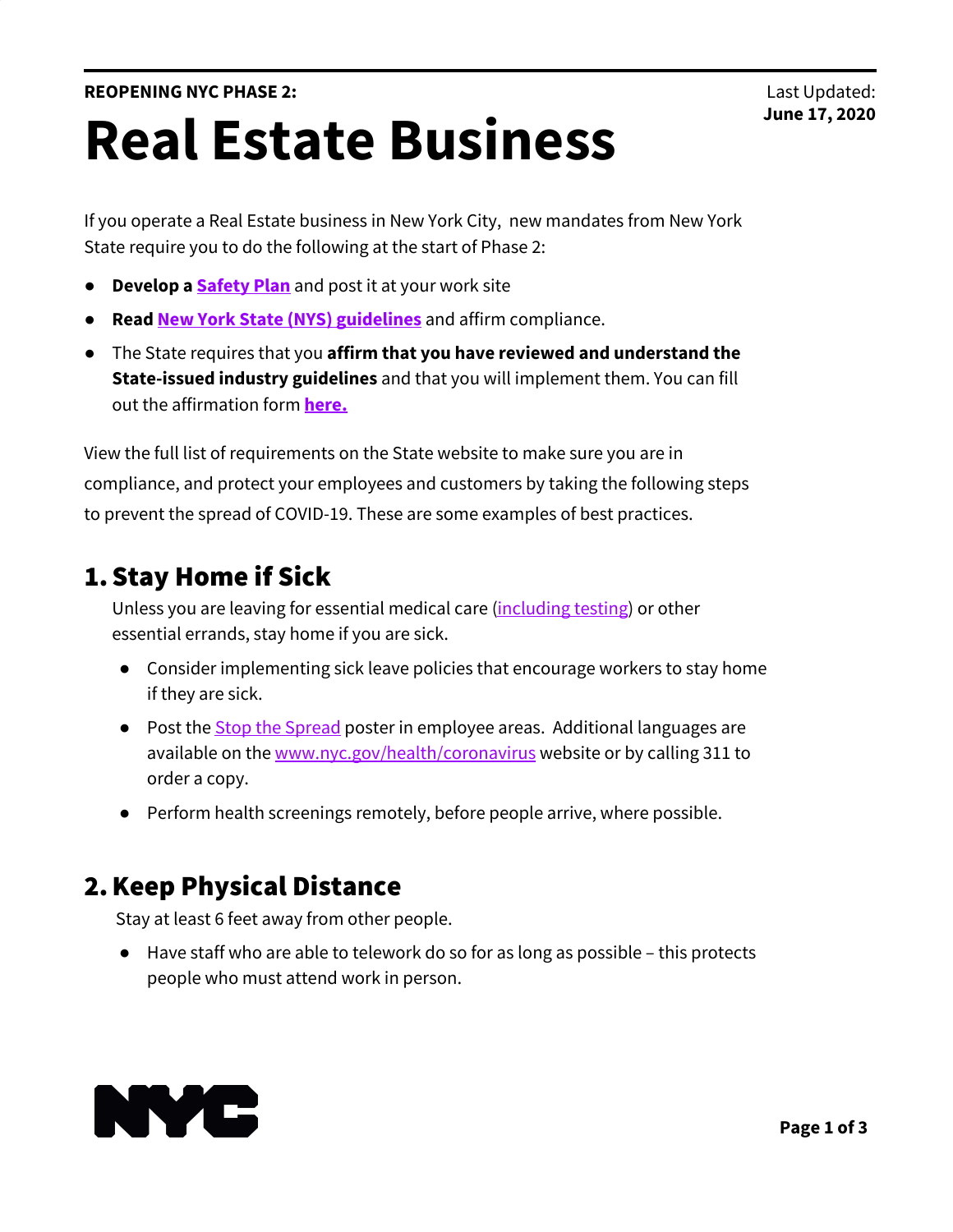- Rearrange and modify work stations to enable 6 feet of space between workers; consider physical barriers (like Plexiglas).
- Prohibit non-essential visitors on site.
- Stagger work schedules and consider limiting non-essential travel.
- Create videos or organize house walk-throughs remotely using video meetings with clients.
- Encourage agreements and other forms to be signed remotely as feasible.
- Post available property in front windows with name and numbers to call for more information.

## 3. Wear a Face Covering

Protect those around you. You can be contagious without symptoms and spread the disease when you cough, sneeze or talk. A face covering may help reduce the spread of COVID-19.

- Remind residents and customers to wear face coverings in shared spaces like lobbies and units if unable to maintain 6 feet of distance, unless they cannot medically tolerate them.
- Consider placing face coverings outside businesses or homes to be viewed including those for youth.
- Encourage people to call or email to learn more about property for sale or rent rather than visit the real estate office location.

## 4.Practice Healthy Hand Hygiene

Wash your hands often with soap and water or use hand sanitizer if soap and water are not available; clean frequently touched surfaces regularly; avoid touching your face with unwashed hands; and cover your cough or sneeze with your sleeve, not your hands.

- Consider using shoe-covers for in-person property showings
- Ask the seller/lessees to leave open all doors and cabinets encourage clients to limit touching of surfaces